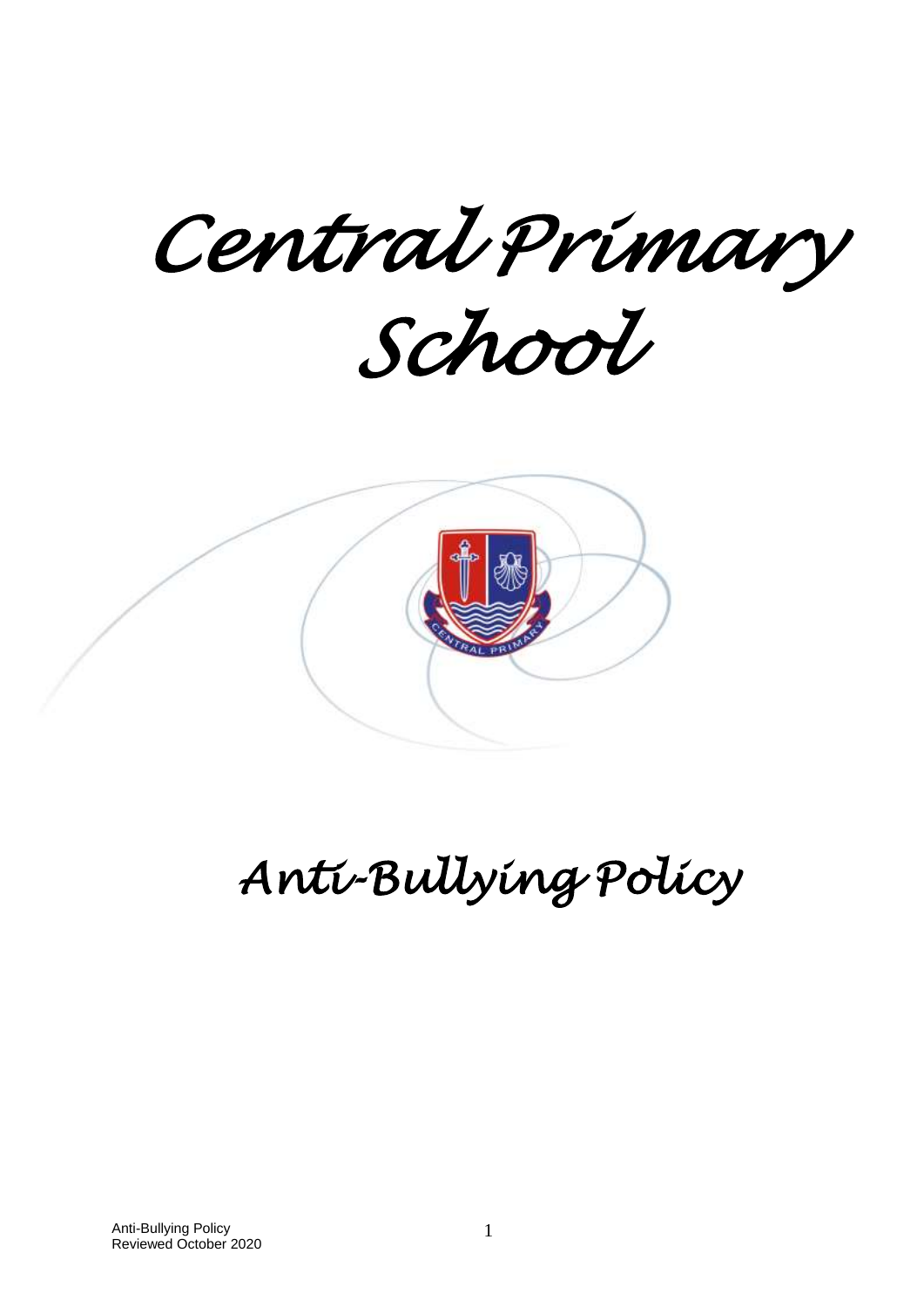# **Introduction**

We all at Central Primary school believe that all pupils, staff and visitors have the right to participate in our school's community without being subjected to any actions which are meant to be hurtful, disrespectful or prejudiced. In order to achieve this aim we have set out the following policy to ensure that any incidences that occur within the school are dealt with in accordance to statutory guidance and in a consistent and transparent way.

While there are many different definitions of what bullying is, we as a school understand bullying to be deliberately hurtful behaviour, repeated over time where it is difficult for those being bullied to defend themselves. This behaviour can take many forms, but some of the main types of bullying are:

- **Physical** Hitting, kicking, taking or damaging belongings
- **Verbal** Name calling, insulting, making offensive remarks, overt prejudiced comments including racism, homophobic, biophobic and transphobic and or sexist remarks and those relating to ability/ disabilities and learning needs.
- **Misuse of Technology** Sending hurtful or threatening texts, emails, instant messages or social networking comments, to or about an individual or group of individuals
- **Indirect/ Excluding** spreading nasty stories, excluding from social groups, being avoided/ made to feel out of place, being made the subject of malicious rumours
- **Collective** when more than one individual creates an atmosphere where any of the above forms of bullying can occur

This list is by no means exhaustive and Central Primary is aware that Bullying can take other forms; as a result, it is committed to preventing and stopping Bullying. We are aware that when bullying occurs school staff must act effectively and firmly to bring it to an end.

# **Aims**

- To promote equality of treatment and equal access to educational opportunity within the school community;
- To promote an environment where pupils are safe;
- To create an environment of tolerance and acceptance of all peoples and groups
- To encourage consideration for others in the community by promoting respect, courtesy, tolerance, teamwork, trust and honesty;
- To support the development of self-esteem and self-respect by distinguishing between a child and that child's behaviour;
- To challenge inappropriate behaviours and reinforce positive behaviours;
- To eradicate bullying from our school and community;
- To ensure that parents/ carers are kept informed through consistent means.

# **Rights and responsibilities**

We value each and every individual within our school community and encourage their contribution to shaping a welcoming, safe and fair learning community for all. The JIGSAW curriculum resource is used to develop a learning community where social, emotional and behavioural skills can flourish. Children learn how they can make the classroom and school a safe and fair place for everyone, and that it is not okay for other people to make it unsafe or unfair.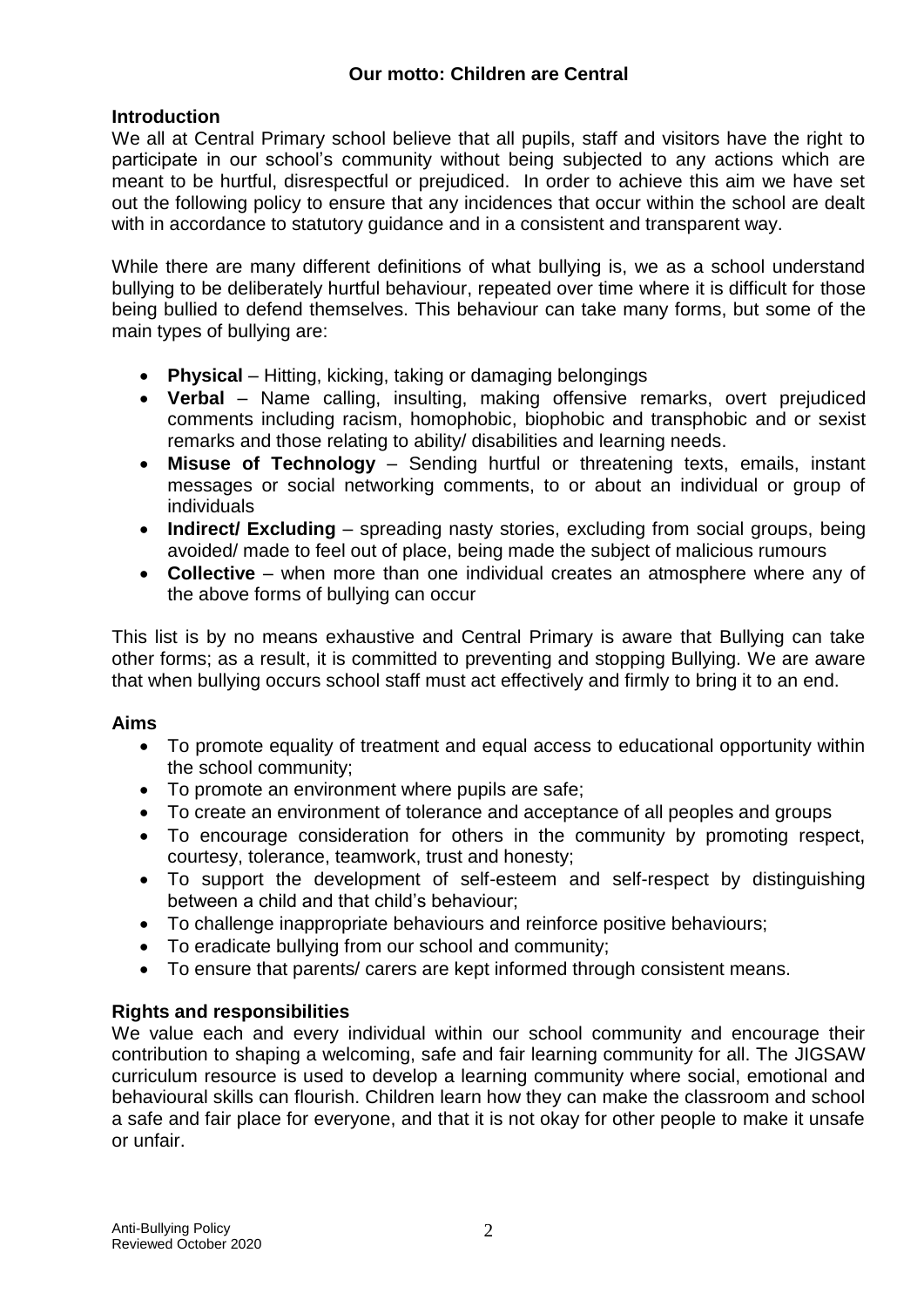| Children's rights:                           | Children's responsibilities:                 |
|----------------------------------------------|----------------------------------------------|
| To be able to learn in a friendly,           | To be cooperative and considerate.           |
| encouraging, secure, supportive and          | To do their work on time.                    |
| positive school environment.                 |                                              |
| To enjoy and succeed in school               | To allow others to enjoy and succeed         |
| To be treated with respect and consideration | To treat others with respect and             |
|                                              | consideration                                |
| To never be subjected to repeated hurtful    | To never cause repeated hurtful behaviour    |
| behaviours                                   | To try to accept all people for who they are |
| To have a safe environment.                  | To act in a safe and responsible manner for  |
|                                              | themselves and others.                       |
| To be heard and be able to express           | To speak out if they are being bullied       |
| opinions.                                    | Not to put others down.                      |
|                                              | Not to dominate.                             |
| To know what is acceptable behaviour and     | To contribute to discussions regarding fair  |
| the consequences of unacceptable             | classroom rules and consequences with        |
| behaviour.                                   | their peers and with adults.                 |
|                                              | To follow their agreed class rules.          |

# **The Curriculum and Learning**

We believe that an appropriately structured curriculum and effective learning play a significant contribution in preventing bullying. As adults, we are responsible for a model of positive and respectful behaviour towards children and each other. All children should be treated sensitively; responses should never damage self-esteem, focussing on the behaviour rather than the individual child. We need to teach behaviour, as we teach other areas of the curriculum, through modelling of and praise for good practice. We also need to teach pupils how to tackle and protect themselves against bullying. We also need to teach pupils how to speak out about bullying to protect others and to value individual diversity. We need to teach pupils what bullying is, how it may appear, and how to deal with it in all the different forms it may take. We will actively listen to each other and respond sensitively and constructively to issues. The way we teach anti-bullying varies, it can be through class work, in PSHCE lessons, through assemblies and through our everyday interactions.

| Staff rights:                               | Staff responsibilities:                       |
|---------------------------------------------|-----------------------------------------------|
| To work in a pleasant and safe environment  | To play a part in the running of the school.  |
| and to be able to achieve job satisfaction. | To prepare lessons thoughtfully.              |
|                                             | To watch out for any incidents and deal with  |
|                                             | it effectively and consistently.              |
|                                             | To support the construction of pleasant       |
|                                             | environments.                                 |
| To have support from within the education   | To provide that support both informally and   |
| system, including other members of staff if | formally.                                     |
| required.                                   |                                               |
| To be involved in a collaborative decision- | To consult with each other and reach          |
| making model within the school (curriculum  | agreement.                                    |
| and organisation).                          | To be actively involved.                      |
| To be treated with courtesy by all.         | To treat others with courtesy.                |
| To be able to carry out their roles and     | To educate pupils about bullying, its various |
| responsibilities.                           | forms and how to deal with it effectively.    |
|                                             | To record all incidences of bullying in line  |
|                                             | with procedures.                              |
| To contact, and have back-up and            | Teachers to contact the parents/carers if     |
| cooperation from, parents/carers and to be  | there is a problem.                           |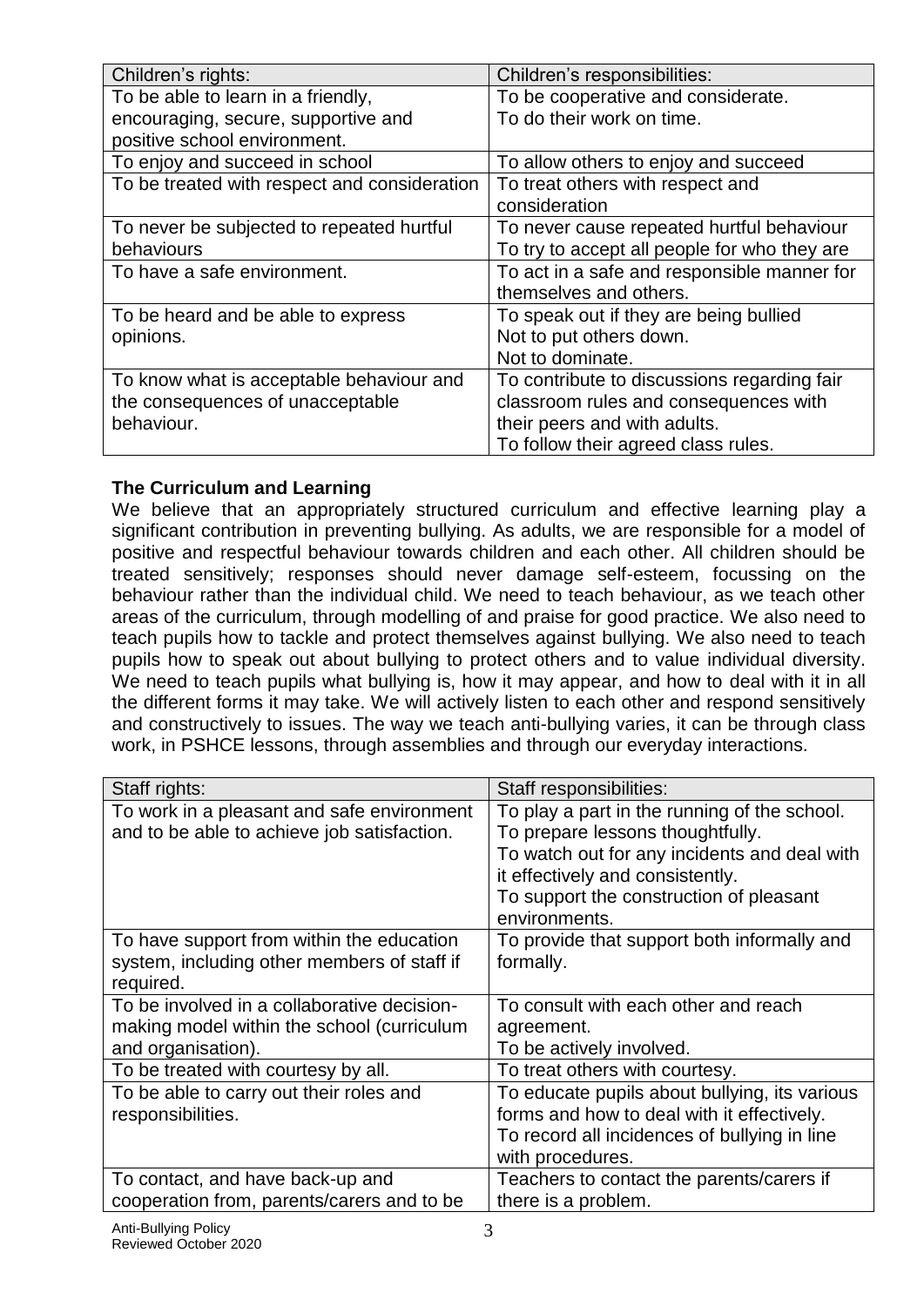| informed of family situations and home   | To provide information consistently.        |
|------------------------------------------|---------------------------------------------|
| problems where they may affect behaviour | To be approachable, to listen, to make the  |
| and attitudes at school.                 | time, to act on information.                |
| To be provided with necessary training   | To take all incidents of bullying seriously |

# **Dealing with Bullying**

Dealing with Bullying effectively means that we as a school need to be consistent with the procedures and methods we use for dealing with bullying. These procedures are in line with the Relationship & Behaviour Policy of the school and the flow charts attached show how bullying incidences will be dealt with. All incidences of bullying would be orange behaviour and would be dealt with by a member of senior staff. As the flowchart indicates there are a number of consequences for pupils involved in bullying incidences.

| Parents rights:                                | Parents responsibilities:                      |
|------------------------------------------------|------------------------------------------------|
| To be secure that their children are safe      | To provide information about any events in     |
|                                                | or outside of school that could help eliminate |
|                                                | bullying.                                      |
| To have information consistently relayed to    | To listen to the information and help staff    |
| them by school staff.                          | eliminate bullying                             |
| To be treated with respect and consideration   | To treat others with respect and               |
|                                                | consideration                                  |
| To be able to complain if dissatisfied         | To complain using the school's complaint       |
|                                                | procedures and not to take matters into their  |
|                                                | own hands.                                     |
| To be given access to a relevant and up to     | To support the school's anti-bullying policies |
| date anti-bullying policy                      |                                                |
| To have their children educated in what        | To encourage their children to be positive     |
| bullying looks like and how to deal with it to | role models                                    |
| eliminate it.                                  |                                                |

All incidences of bullying will be formerly recorded and these records will be reviewed by the governing body regularly.

| Governor rights:                                | Governor responsibilities:                  |
|-------------------------------------------------|---------------------------------------------|
| To have a school staff that it is effectively   | To support the staff of the school to       |
| following the anti-bullying policy to eliminate | eliminate bullying.                         |
| bullying.                                       |                                             |
| To be provided with necessary training          | To take all incidents of bullying seriously |
| To be provided with the necessary               | To review this policy regularly             |
| information is available to them to maintain    | To ensure that this policy is relevant and  |
| the anti-bullying policy.                       | current                                     |
|                                                 | To have an active oversight and be actively |
|                                                 | engaged in monitoring anti-bullying         |
| To be provided with effective and current       | To deal with any complaints surrounding     |
| training on dealing with complaints.            | bullying incidents in accordance with       |
|                                                 | complaints policy.                          |
| To be treated with respect and consideration    | To treat others with respect and            |
|                                                 | consideration                               |

# **Equality**

In accordance with the Equality Act 2010 we seek to;

a) **eliminate discrimination**, harassment, victimisation and any other conduct that is prohibited by or under the act